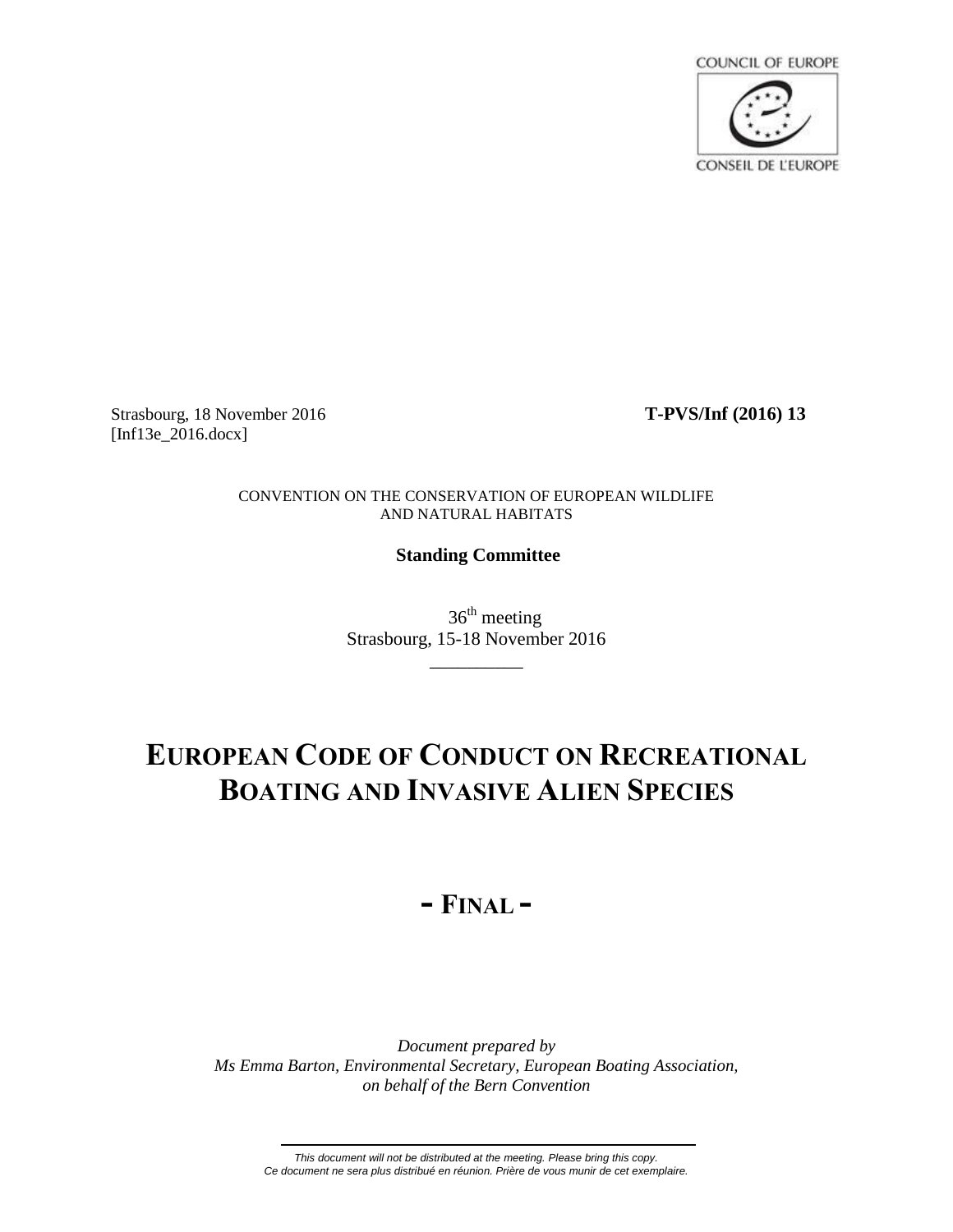# **CONTENTS**

| 1. |  |  |
|----|--|--|
|    |  |  |
|    |  |  |
|    |  |  |
| 2. |  |  |
|    |  |  |
|    |  |  |
|    |  |  |
|    |  |  |
|    |  |  |
|    |  |  |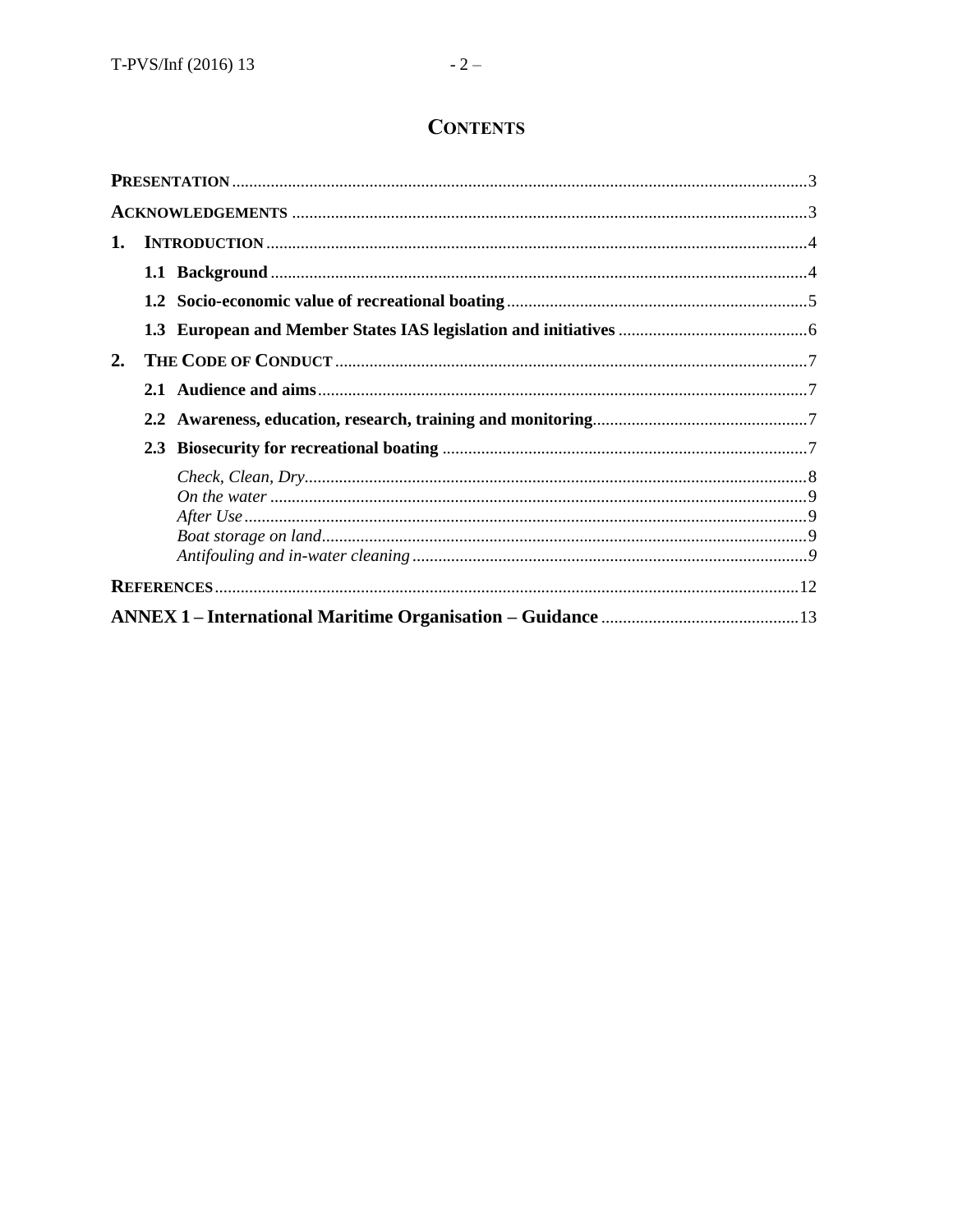# **PRESENTATION**

Invasive Alien Species are currently identified as a major risk for native species and ecosystems on a global scale. Their impact is particularly significant on islands, where they are responsible for a high number of extinctions, and in certain fragile or evolutionarily isolated ecosystems. The faunas of European rivers have been dramatically changed in the last hundred years as a result of loss of water quality and introductions of alien species by people as well as by some unintentional introductions.

The Convention on the Conservation of European Wildlife and Natural Habitats (Bern Convention) has been involved since 1993 in providing guidance to governments on avoiding new introductions and controlling the spread of invasive alien species. During these years we have realised the importance to work with the many different actors dealing on a daily base with organisms or living material, be it in the horticultural industry, in the pet trade or recreational fishing. In 2010 the Standing Committee to the Convention endorsed a European Charter on Recreational Fishing and Biodiversity and in 2013 a European Code of Conduct on Recreational Fishing and Invasive Alien Species.

It was only logical to complement that code of conduct with another code focussed on recreational boating, an activity that had been identified as a possible vector for the dispersal of some alien species. The code was entrusted to the European Boating Association in which we found an excellent and committed partner. People involved in recreational activities in the open air value nature as a pristine resource and are logically inclined to have a positive approach to "green" their activity and limit their possible impact on the environment. They rightly think that that biodiversity conservation is not a matter to be left to experts, but concerns us all.

Eladio Fernández-Galiano Head Democratic Initiatives Department Council of Europe

# **ACKNOWLEDGEMENTS**

This Code of Conduct could not have been produced without the support, guidance and expert input of the member organisations of the European Boating Association  $(BBA)^T$ . The author is also grateful for the work done by the Royal Yachting Association, The Green Blue and the GB Non-Native Species Secretariat as this code is based on their work.

 $\,1$ <sup>1</sup> A list of European Boating Association member and observer organisations can be found at: <http://www.eba.eu.com/participantorgs>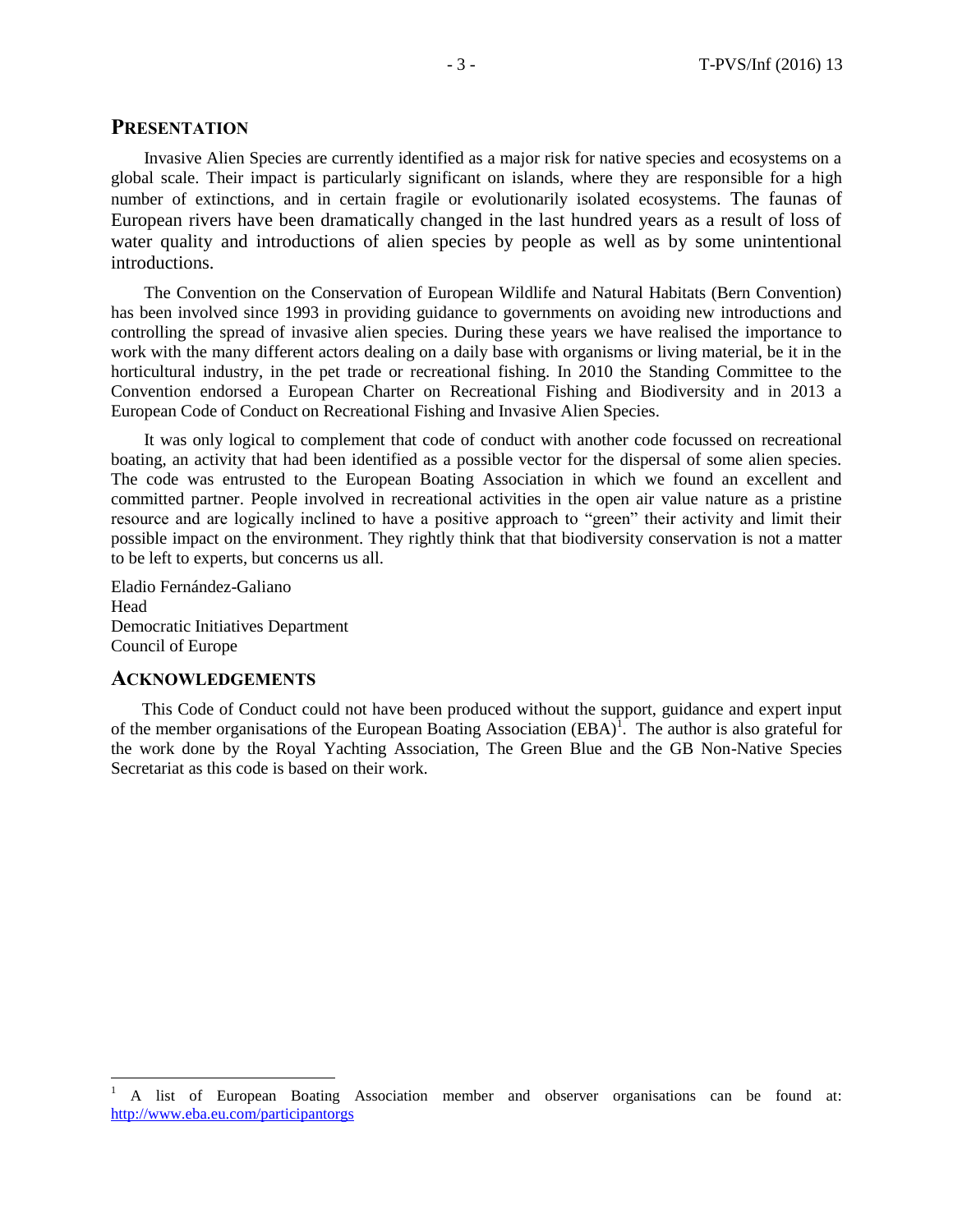# **1. INTRODUCTION**

## **1.1 Background**

The term "alien species" is used by the Convention on Biological Diversity and invasive alien species (IAS), sometimes also known as invasive non-native species (INNS), are broadly defined as species whose introduction and/or spread threaten biological diversity or have other unforeseen impacts. Thus, the appearance of alien species in new locations is not always a risk to biodiversity. A significant subset of alien species can become invasive and potentially have serious impact on biodiversity or ecosystem services, human health and safety, as well as having other social and economic impacts. Some 12,000 species in the European environment are alien, of which roughly 10 to 15% are estimated to be invasive. Invasive alien species therefore represent one of the main threats to biodiversity and related ecosystem services. The risks such species pose may intensify due to increased global trade, transport, tourism and climate change (Regulation No 1143/2014). A study commissioned by the European Commission noted that only a proportion of the total costs associated with IAS are well documented. It calculated that the impact of IAS in Europe was worth at least 12.5 billion euros/year (Kettunen *et al* 2009).

A large proportion of IAS are introduced unintentionally. It is therefore crucial to manage the pathways of unintentional introduction more effectively. The EU approach is that action in this area should be gradual, given the relatively limited experience in this field, and make use of voluntary measures such as the actions proposed by the International Maritime Organisation's 'Guidelines for the Control and Management of Ships' Biofouling' (IMO, 2011). A separate guidance document, based on these guidelines, has also been produced which provides advice relevant to owners and/or operators of recreational craft less than 24 metres in length (IMO, 2012), using terminology appropriate for this sector (se[e Annex 1\)](#page-12-0).

This Code of Conduct follows this voluntary guidance approach and is one of a number of voluntary instruments that are being drawn up or completed and adopted by the Bern Convention in sectors identified as possible pathways of IAS introductions, including "Hunting and IAS" and "Recreational Angling and IAS". Due to the contact that recreational boating has with a range of freshwater and marine waterbodies, the sector has been identified as a potential pathway for the spread of aquatic IAS. However, aquatic IAS can also impact on recreational boating through damaging boating equipment, fouling submerged structures, blocking water intakes, increasing maintenance costs, affecting navigation and impacting on recreational access to waterbodies. Therefore action can also directly benefit the sector.

The main means of spreading can be via boat hulls or propellers, or within bilge or engine cooling water systems. This guidance builds on the IMO guidelines, incorporating the advice particularly on use of antifouling, and then expands those guidelines to cover more detailed advice on smaller craft particularly those which are used predominantly in freshwater. It incorporates detailed biosecurity guidance for recreational boating as it is fully recognised that preventing the arrival of aquatic IAS by recreational boaters as a vector is more effective than control and eradication once they have arrived. It is also anticipated that through education and awareness raising, recreational boating is part of the solution in tackling IAS by acting as the "eyes and ears" of the rivers, canals, lakes and seas of Europe in spotting and reporting the introduction and spread of these species as well as being active in control and eradication.

It is important to recognise that money spent by recreational boaters is discretionary and the sector is therefore particularly sensitive to regulations or restrictions that impose unreasonable additional expense. The right conditions must be created to foster growth in the sector. Voluntary codes of conduct and the identification and promotion of best practice in the recreational boating sector have been met with a high level of support and compliance from both industry and users and therefore should be used before introducing any statutory or legislative measures to control activities. There are also often significant differences in national legislation and it is not always physically possible, let alone practical, for a boat to comply with another country's legislation for the time that it may be visiting and contributing to the local economy, therefore a consistent approach across countries is often more effective.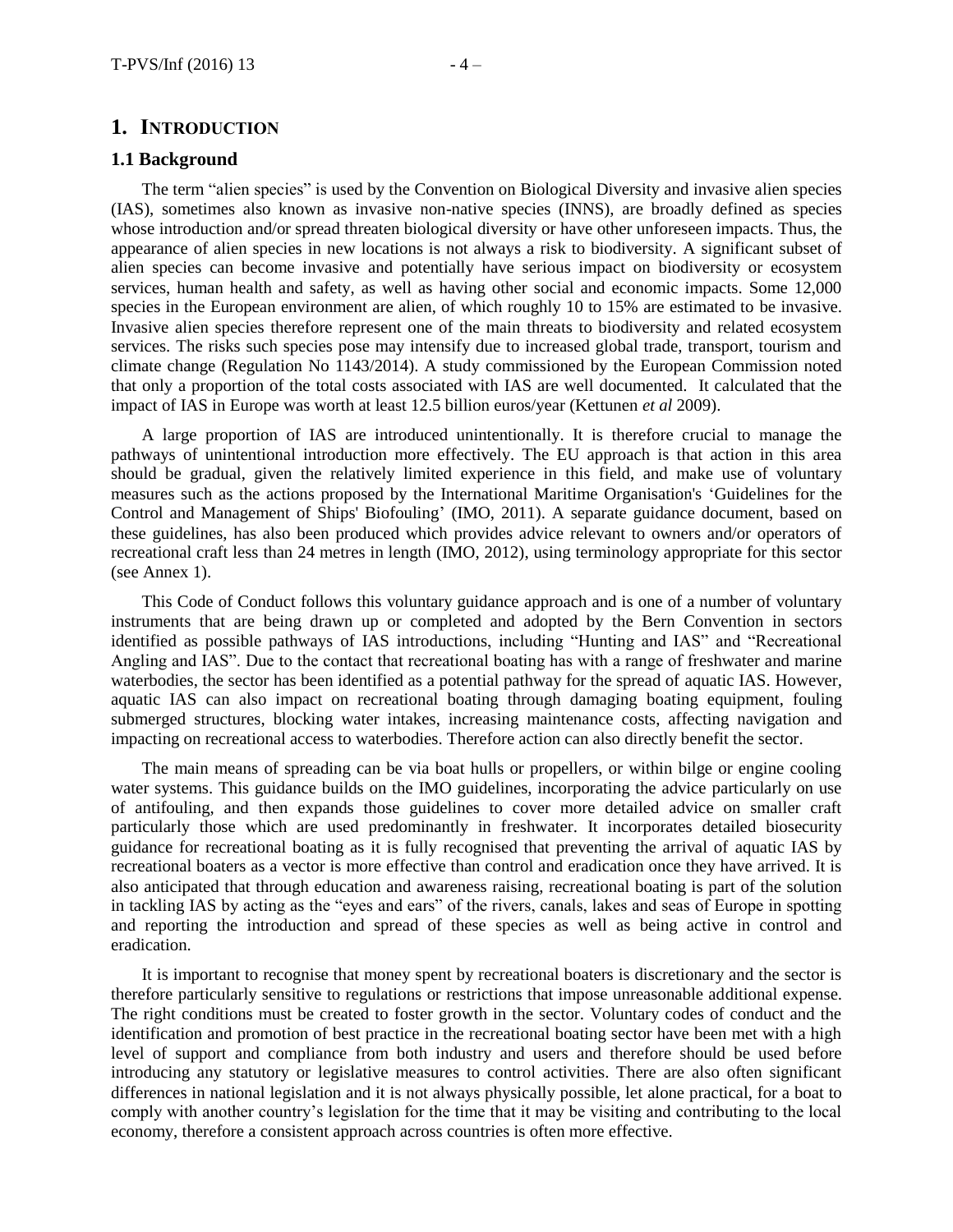#### **1.2 Socio-economic value of recreational boating**

There is no general consensus as to the terminology used to describe the types of boat used for recreational boating, with expressions such as "recreational craft" or "private pleasure craft" being used to describe only subsets of such types of boat for the purposes of specific pieces of EU legislation. Recreational boating also includes the use of beach- or slipway-launched water toys such as wind surfers, sailing dinghies, inflatable boats and personal watercraft. Boats used for recreational boating may be small or large, propelled by sail and/or power and used on inland waters and/or at sea. Recreational boating at sea can range from close-to-shore to transoceanic. Recreational boating also includes the use of such boats privately owned and operated by the owner, hired (on bareboat or skippered charter) or used to provide a service (such as training or race participation).

The European Boating Association (EBA) is the European representative organisation for recreational boating. In the context of this document, the EBA considers recreational boating to mean using boats that are designed or adapted for sport or leisure, whether propelled by sail and/or power, for the purposes for which they are designed or adapted.

With over 27,000 km of inland waterways and more than 70,000 km of coastline, Europe offers the perfect environment for the 48 million European citizens who regularly participate in recreational marine activities (36 million of whom are boaters), as well as countless numbers of tourists. Over 6 million boats are kept in European waters while 4,500 marinas provide 1.75 million berths both inland and in coastal areas (ICOMIA, 2010).

Recreational boating is a family friendly activity with no age, sex or mobility barriers. Given a safe and accessible environment, recreational boating activities can be accessible to able-bodied and disabled alike. It eases pressure on land space and traffic on roads, preserves culture and maritime traditions and promotes an awareness of nature and its forces.

There is a trend how recreational boating is developing, diversifying from the traditional 'sea and sun' concept, to other more demanding and varied types of nautical recreation which includes recreational boating and the facilities needed to support it. Properly done, recreational boating (including yacht tourism, charters and water sports), and the associated economics, provide a vibrant opportunity for many communities which have seen their traditional water based industry and associated businesses sharply decline. Many of these communities are situated in areas of natural interest and are geographically well positioned to support the recreational boating community.

Recreational boating is an important business in rural areas and also offers a particularly valuable opportunity to retain or revive the economies of smaller ports and port communities that are at risk of being bypassed due to changes in commercial maritime and fishing traffic. Little used ports could be developed into marinas, to provide secure berthing for recreational boats. Recreational boating therefore provides an exceptional opportunity, particularly in the coastal region, for wealth and job creation.

The contribution recreational boating makes to local economies should not be underestimated. Recreational boating brings particularly high value, low impact tourism to inland and coastal regions, stimulating the local hospitality, transport, construction and supporting trades.

- In real terms in the Netherlands, the Marine and Yachting 2 Interreg 3 project estimated that every time a recreational boat stops, it spends between  $\epsilon$ 150 -  $\epsilon$ 180, which supports the local economy including the diverse small and medium enterprises that have been set up to exploit and support the boating industry.
- In the Channel Islands, the States of Jersey estimate that visiting yachtsmen spend in the order of £1.2 million during the months of July and August alone.
- It is estimated that the spending power of recreational boaters is 45% more than those who visit the coast by land.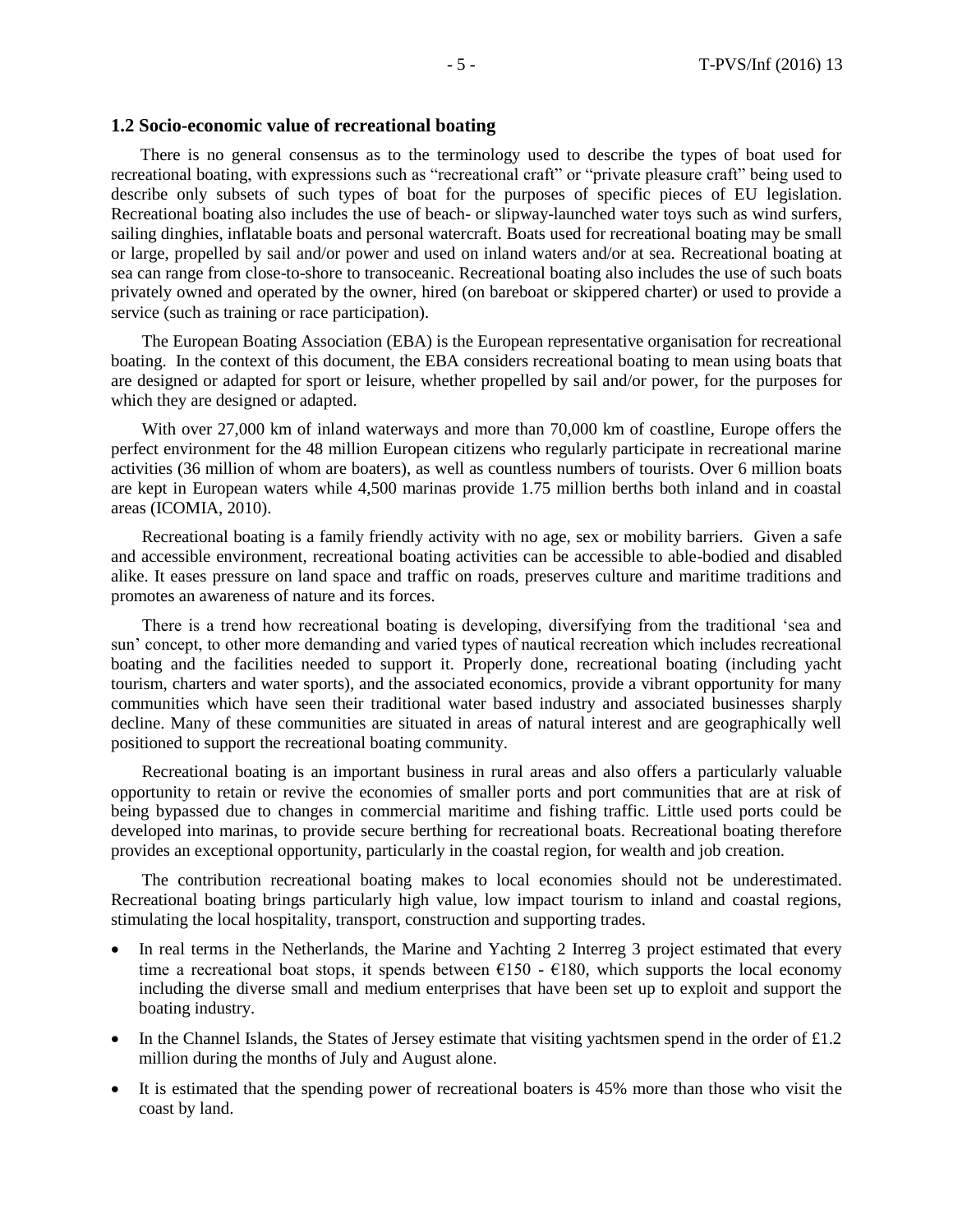Recreational boating frequently involves remote destinations that are difficult to reach by air or road. The voyage itself is as much a part of the experience as the destinations and experiences ashore. Longer voyages to visit otherwise inaccessible places of interest are more appealing and yachts will also reach places away from the cruise ship routes – in fact many will choose such less frequently visited places as recreational boaters generally have an adventurous nature and at the same time respect for the environment. Therefore, the socio-economic impact can be felt over a wider area.

Although levels of recreational boating fluctuates with the seasons, it does not cease out of season and the maintenance work that is carried out on the boat if it is laid up for any period also contributes to the economy. Many boaters continue to use their boat off season and some owners live aboard all year round. Recreational boating is therefore also an important consideration in terms of seasonality.

# **1.3 European and Member States IAS legislation and initiatives**

The European Regulation (No. 1143/2014) on IAS came into force on  $1<sup>st</sup>$  January 2015. The legislation seeks to address the problem of IAS in a comprehensive manner so as to protect native biodiversity and ecosystem services, as well as to minimise and mitigate the human health or economic impacts that these species can have.

The legislation foresees three types of interventions; prevention, early warning and rapid response, and management. The European Commission published the implementing regulation (No. 2016/1141) in 2016, bringing the first list of IAS of Union concern into force. Species on this list may not be intentionally brought into the territory of the EU, nor may they be kept, bred, transported to, from or within the Union, placed on the market, grown or released into the environment. The regulation also establishes a surveillance system for early detection and measures for rapid eradication. Furthermore, member states must provide for penalties if the regulation is not correctly applied.

At Member State level, legislation tends to be mixed and spread between different legislation and enforcement authorities. In England and Wales for example, the Wildlife & Countryside Act 1981 which also contains provisions relating to IAS enforcement of this being split between various authorities including the police but it contains no powers to enter property or enforce destruction of IAS on private property if the owner refuses consent. New powers have recently been brought in under the Infrastructure Act 2015 to rectify this. The measures provide government agencies in England and Wales with powers to enter into control agreements and, if necessary, control orders with landowners to ensure action can be taken against harmful species on their land. The measures follow similar provisions introduced in Scotland by the Wildlife and Natural Environment (Scotland) Act 2011. A mixed approach appears to be prevalent across Europe.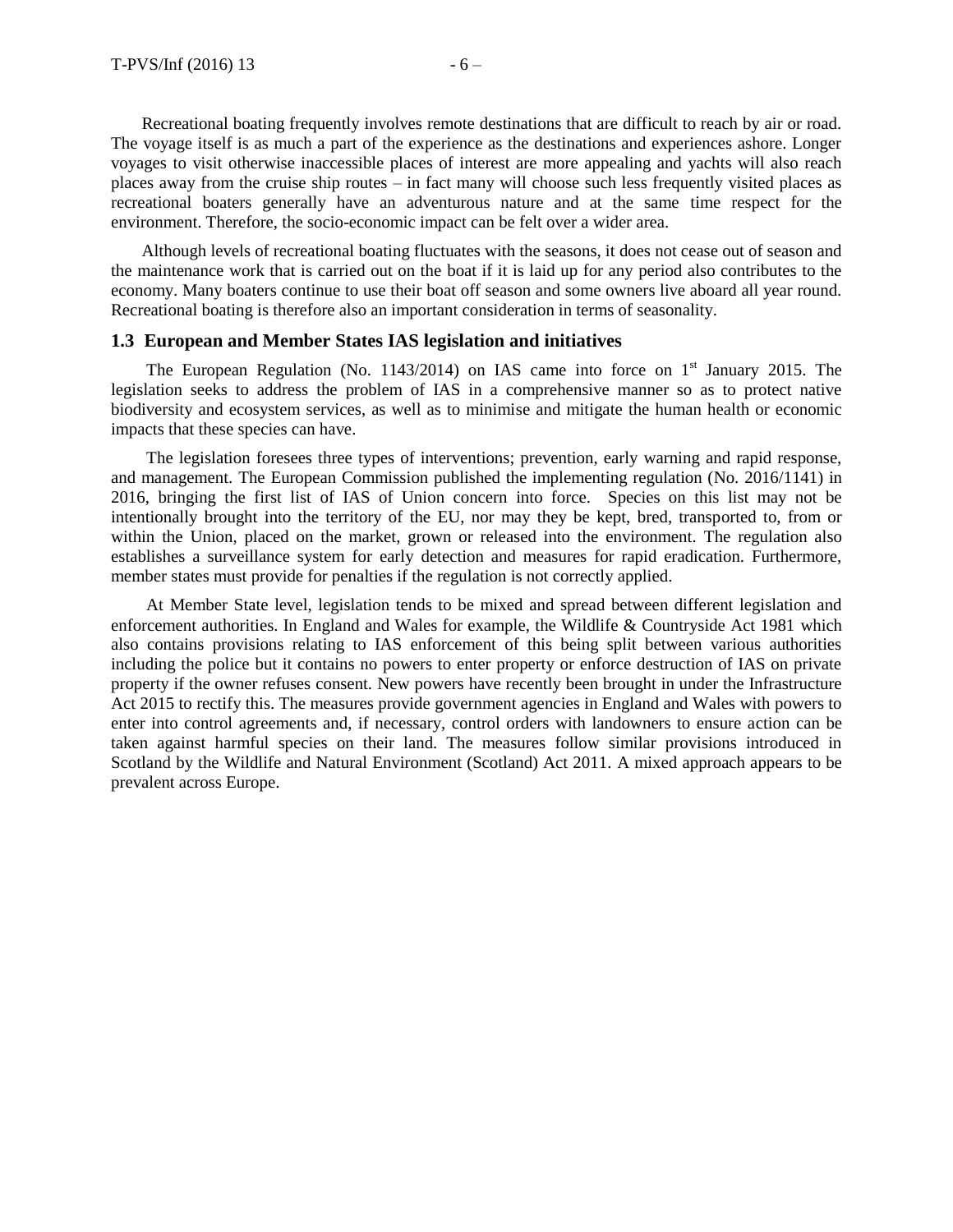# **2. THE CODE OF CONDUCT**

# **2.1 Audience and aims**

This code of conduct is voluntary guidance aimed at all those that engage in recreational boating whether individual boaters, clubs or training centres, recreational boating governing bodies or those that are commercially engaged with recreational boating, for example charter boats or marinas. It is applicable to water management authorities and other bodies involved in managing ports or waterways. It is also intended for those Member States and their agencies that may regulate recreational boating activities. However this code is voluntary only and is not a legally binding instrument nor is it the intention that this code be used as the basis for future legislation. Its aim is to be compatible with other national and international initiatives on recreational boating and IAS such as the IMO's 'Guidance for minimizing the transfer of invasive aquatic species as biofouling (hull fouling) for recreational craft' (IMO, 2012 - see [Annex 1\)](#page-12-0). It incorporates that advice, particularly on use of antifouling, and then expands the IMO guidelines to cover more detailed advice on smaller craft particularly those which are used predominantly in freshwater.

The code of conduct uses the experience gathered by the Royal Yachting Association (RYA, 2015) and The Green Blue environment programme, a partnership project between the RYA and British Marine (TGB, 2015). This is pulled together with the biosecurity approach taken in the UK using the Check, Clean, Dry protocols (GBNNSS, 2015) developed by the GB Non Native Species Secretariat in collaboration with other UK Government Departments and stakeholders. Much of the guidance in these initiatives are repeated verbatim here or tailored to highlight issues around IAS and recreational boating.

# **2.2 Awareness, education, training, research and monitoring**

The recreational boating sector should:

- Promote awareness of the code to encourage responsible recreational boating through targeted information, education and training within the sector. Particular emphasis should be placed on biosecurity, promoting and spreading the message, implementing basic biosecurity measures, encouraging everyone to do what they can, in particular to check and clean equipment. Action should not only be limited to locations where aquatic IAS are an issue, measures should be implemented by everyone, everywhere, everytime.
- Promote research into developing effective and practical biosecurity methods and tools for the recreational boating sector. Collaborate with relevant experts in developing awareness, engagement, training and education programmes aimed at informing recreational boating on IAS.
- Ensure that where relevant, government agencies and authorities engage with recreational boaters in programmes to prevent, early detect, eradicate or manage specific IAS on waters used by the sector.
- In collaboration with government agencies and recreational boating associations, monitor the application and implementation of the Code of Conduct and its effects on recreational boating among Member States.
- This Code of Conduct should be reviewed periodically, and as appropriate, taking into account new developments in IAS as it impacts recreational boating. Knowledge is still evolving, and new, practical and effective biosecurity techniques developed in partnership with the recreational boating sector should be supported where possible and included in future revisions.

## **2.3 Biosecurity for recreational boating**

An appropriate anti-fouling coating system and good maintenance are the best way of preventing biofouling accumulation, which therefore minimises the risk of introduction and spread of aquatic IAS. However, this approach may not be appropriate for small trailered craft, particularly those used predominantly in freshwater.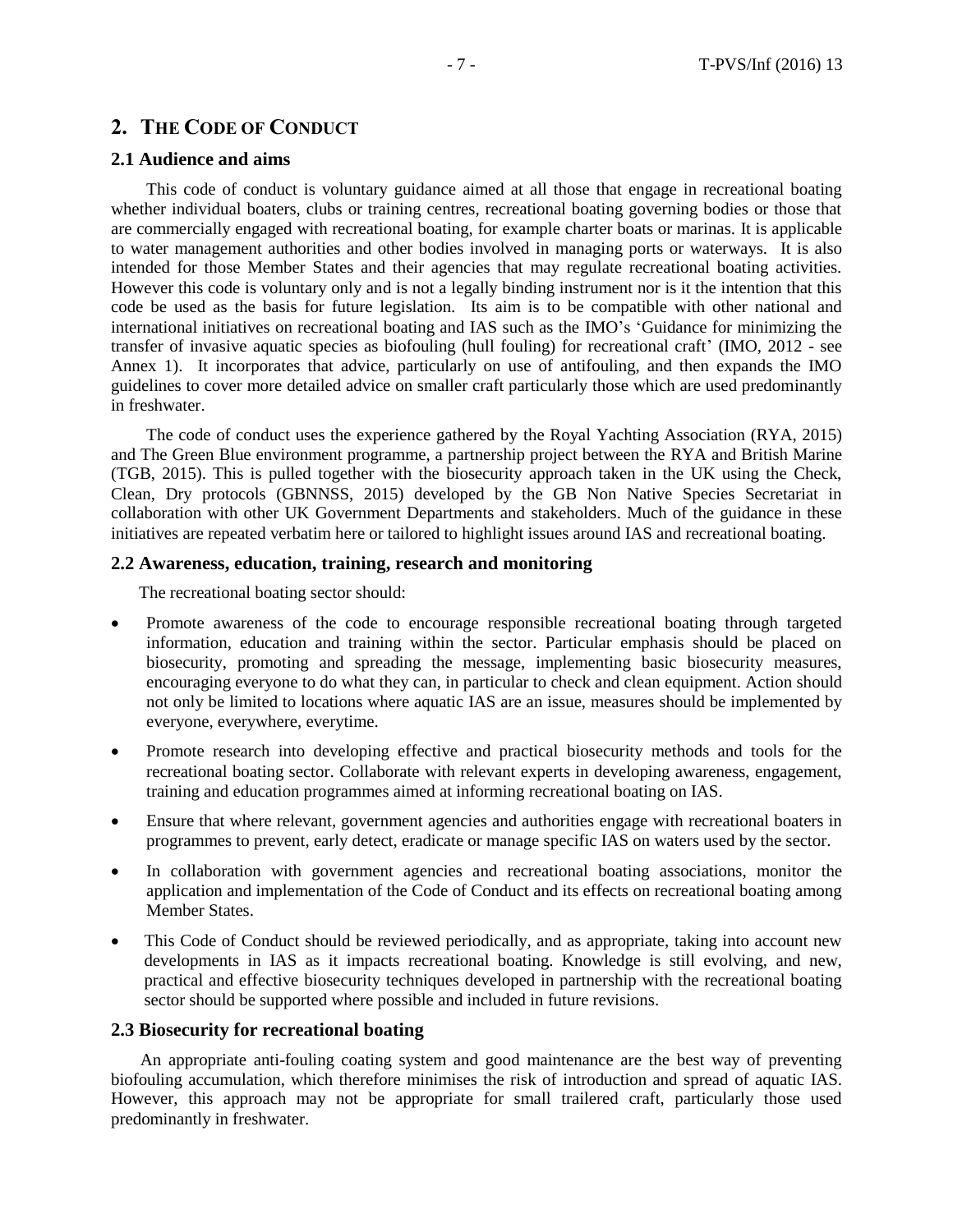## *Check, Clean, Dry*

Following the discovery of the Ponto-Caspian gammarid species, *Dikerogammarus villosus,* at a public water supply reservoir at Grafham Water in England in 2010 the United Kingdom (UK) Government Departments and its Agencies together with environmental Non-Government Organisations and representative bodies from all water users in the UK adopted similar biosecurity practices to those used in New Zealand. This campaign has been effective in containing *Dikerogammarus villosus* to a limited number of sites. This report therefore recommends that this good practice should become the norm, where practical, for biosecurity control for recreational boating and other water users in Europe. This is consistent with the recent Code of Conduct for Recreational Fishing and IAS (Owen, 2013). In some places in Europe this will be a new concept, building on the practices in Australia, New Zealand and most recently in the United Kingdom following the recent discovery of this Ponto-Caspian species in that country.

The overriding principle is that prevention is better than cure and the key to success in this approach is the awareness, education and training principles noted previously and recognises that recreational boaters contact with water via equipment or clothing can result in their inadvertently becoming a vector for the transfer of aquatic IAS. Equipment includes boats, anchors, trailers, buoys and engines. Further information on 'Check Clean Dry' for anglers (including those fishing from recreational vessels) is available in the Code of Conduct on Recreational Fishing and IAS (Owen, 2013). The campaign consisted of a public initiative for all water users, launched in 2011, to promote the adoption of the principles of 'Check, Clean, Dry' (Anderson, 2015). This protocol relies on public participation, education, awareness raising and training to ensure that these procedures are followed, which are as follows:

#### *Check*

Check boats, equipment and clothing for living plants and animals. Pay particular attention to areas that are damp or hard to inspect.

#### *Clean*

Clean and wash all equipment, thoroughly with freshwater and anti-foul boats annually. Remove visible fouling and put in the bin, not back in the water.

#### *Dry*

When recovering a boat, trailer, dinghy, personal watercraft or RIB, drain water from every part and all equipment that can hold water, including any water that collects in bilges, before leaving the site. Clothing and equipment should be thoroughly dried for as long as possible before it is used elsewhere.

Use of hot water can provide a simple, rapid and effective method to clean equipment (Anderson, 2015). Submerging equipment for about 15 minutes at around 45°C can effectively kill a number of significant aquatic IAS. This technique is useful for participants who may be cleaning equipment such as wetsuits when they return home, however it is not practical for cleaning large equipment such as boats. If hot water is available on site, hot pressure washers can also be effective for cleaning boat hulls. Use of chemicals is not recommended as not all species are susceptible to each product.

Adequate signage or guidance should be in place in boating hotspots and particularly with site specific measures in areas known to already contain aquatic IAS, making all boaters aware of the risk and providing advice on how and why to prevent any spread. By demonstrating that aquatic IAS can damage boating equipment, affect navigation, increase maintenance costs, block water treatment systems, harm native habitats and impact on recreational access to waterbodies, participants may be more likely to take action. Where practical, access and egress points for boats arriving on site and recovery from the waters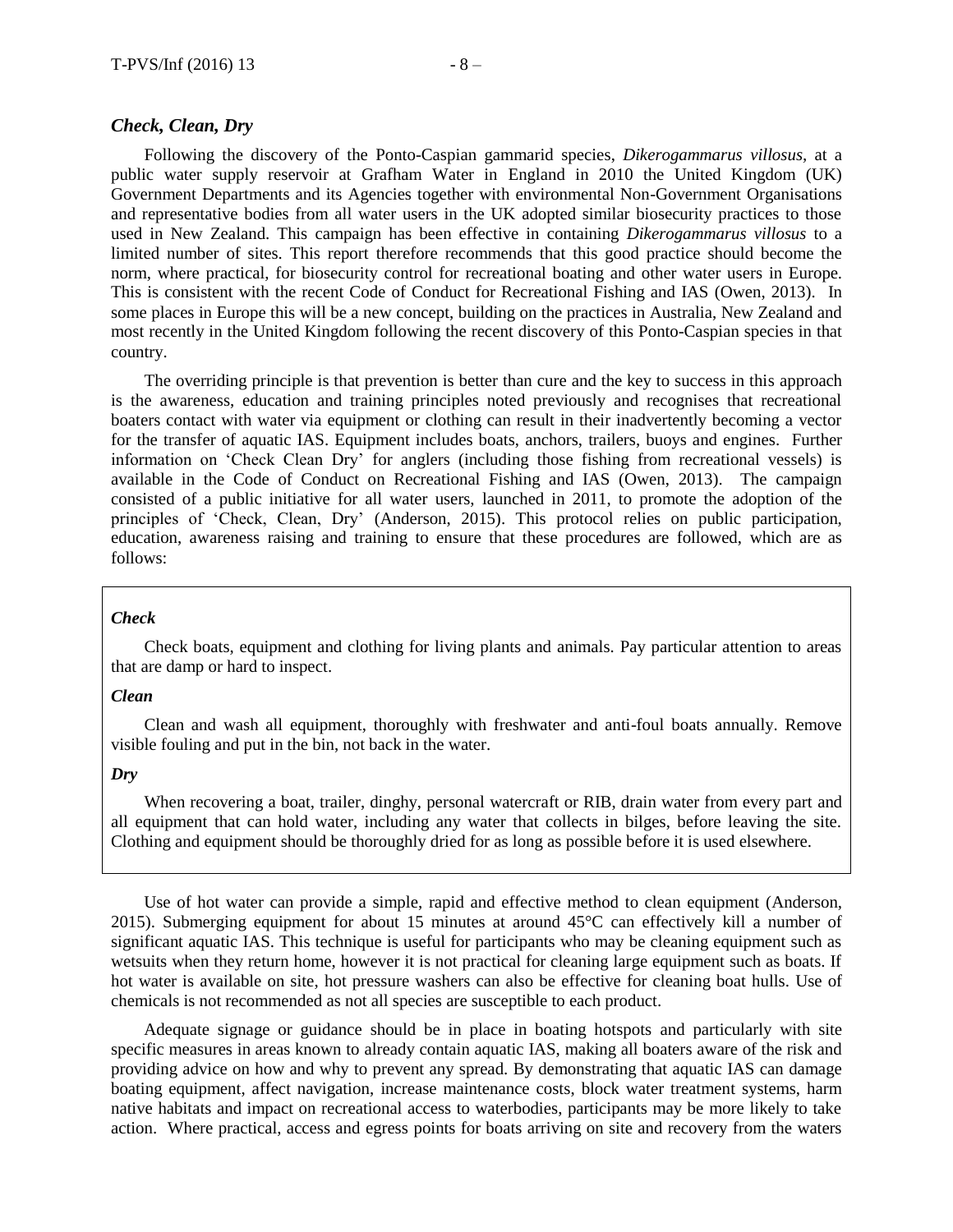should be limited, preferably to a single spot or point to enable biosecurity equipment to be readily provided and regularly used. Ideally, all cleaning and inspection operations should be supervised by a volunteer or member of staff.

More detailed tailored Check, Clean, Dry advice specific for recreational boating, particularly small trailered craft such as dinghies and RIBs is as follows:

#### *On the water*

- $\checkmark$  Avoid sailing or motoring through water plants and weed if possible. This can chop up plants and can spread them further. If caught up on the hull or propeller, invasive alien species can be transferred to another area.
- $\checkmark$  If the boat is on the water but not in use and stationary for a period of time, if possible, raise propellers out of the water to minimise the risk of invasive alien species entering the engine. Use your boat regularly to prevent biofouling of the hull and engine.
- $\checkmark$  If an anchor has been used, wash off both the anchor and chain before stowing.
- $\checkmark$  Any structures or equipment such as pontoons, piles and buoys which have been submerged in water for a time also pose a higher risk of spreading invasive alien species and so extra care should be taken when moving or working with them.

## *After use*

- $\checkmark$  Once the boat is on shore, remove all visible plant and animal material and put in the bin.
- $\checkmark$  Use freshwater to wash down all parts of the boat that have been in contact with the water (including outboard, trailer and trolley/vehicle tyres). Pay attention to any crevices. Flush outboard engines with clean fresh water before leaving the site using appropriate equipment, flush muffs or in accordance with manufacturer's recommendations.
- $\checkmark$  Drain all water from the boat, including bilges. Allow the water to drain completely from engines by placing them in a vertical down position.
- $\checkmark$  Wash and dry all equipment, clothing and footwear. Drying for as long as possible is important because some invasive alien species can survive for over two weeks in damp conditions.
- $\checkmark$  If freshwater washing facilities are not available on site, ensure that the boat is washed down, drained and dried prior to arrival at another waterbody.
- $\checkmark$  Ensure that any wash water run-off or water emptied from boats after use does not drain into another waterbody.

#### *Boat storage on land*

- Store boats and outboard engines in a location where any run-off does not drain into a waterbody (e.g. drains, gullies or rivers).
- $\checkmark$  Return any engines to their vertical down position to drain.
- $\checkmark$  Use the general waste bin to dispose of any plant or animal material found in prop bags or other equipment.

# *Antifouling and in-water cleaning*

If boats, such as yachts and motor cruisers, are normally kept in the water for long periods of time the Check, Clean, Dry approach may not be a practical method of preventing the spread of aquatic IAS. Although biofouling may not necessarily always contain IAS, it follows that reducing biofouling minimises the risk of spread.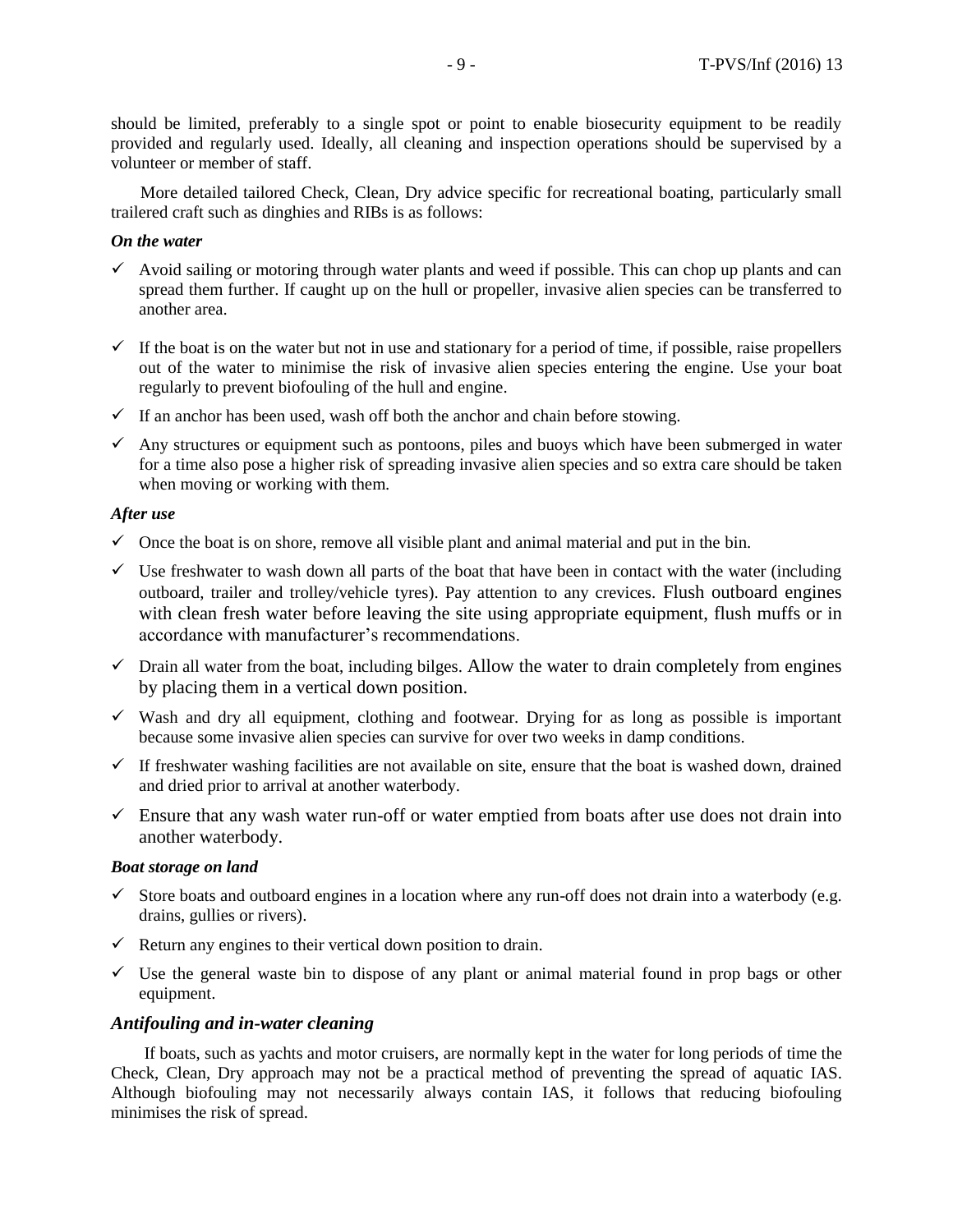An appropriate antifouling coating system and good maintenance are the best way of preventing biofouling accumulation for boats kept on the water. Lifting out, cleaning and antifouling annually keeps boat hulls clean, and has environmental benefits including both preventing the spread of invasive alien species and also improving fuel efficiency.

Different anti-fouling coating systems suit different operating profiles. An appropriate antifouling coating should be chosen by seeking expert advice and considering the time period between coatings, the use, location and type of the vessel and any legal requirements in the country of use. It is important to note that antifoul may not be effective against all species in all areas, for example, some types of antifoul are thought to be ineffective against biofouling by zebra mussels (Weissert, 2013). Therefore, appropriate antifouling should be combined good maintenance, in-water cleaning and the Check, Clean, Dry approach where possible. The more a boat is used the less likely species will accumulate and the more effective any antifouling will be. By using the boat regularly over summer/growing season, the level of fouling can be reduced.

Antifouling is, by its nature, toxic to aquatic life. Since the banning of Tributyltin (TBT), most antifouls are now copper or zinc based. Available biocides are regulated by European and national regulations; however, during evaluation of these products, their toxicity should be balanced with their efficacy against biofouling, particularly by aquatic IAS.

Some of the compounds found in these antifouls can enter the environment through leaching or during removal of the paint, accumulating in organisms, forming concentrated deposits in the sediments and finding their way into wildlife further up the food chain. Boat owners can play a vital role in preventing concentrated scrapings from entering the water by following the following best practice advice.

#### *When removing antifoul:*

- $\checkmark$  Select a marina, club or boatyard which has a wash-down facility which collects residues and captures run off from wash down, or prevent antifoul scrapings from entering the water by collecting in a tarpaulin;
- $\checkmark$  Use a dustless vacuum sander or wet abraison to reduce dust toxic dust and to protect the users health;
- If using scrubbing piles, only scrub off the fouling and not the underlying paint be careful not to let old or new paint enter the water;

# *When applying antifoul:*

- $\checkmark$  Select the right type of antifouling for the area and boat usage, choosing the lowest levels of biocides and copper suitable for your needs – take advice from the local chandlery. Use water-based paints where possible, or paints low in Volatile Organic Compounds or look into using less damaging bottom paints, such as vinyl, silicone or Teflon, which are suitable for in-water hull cleaning systems;
- $\checkmark$  Apply the right amount of antifouling required and do not spill it when applying use a sheet to collect drips;
- $\checkmark$  Dispose of used brushes, rollers and trays and empty cans of antifoul as hazardous waste.

It is always preferable to clean boats out of the water where waste can be effectively captured for proper disposal. However, in-water cleaning can be effective as an interim measure.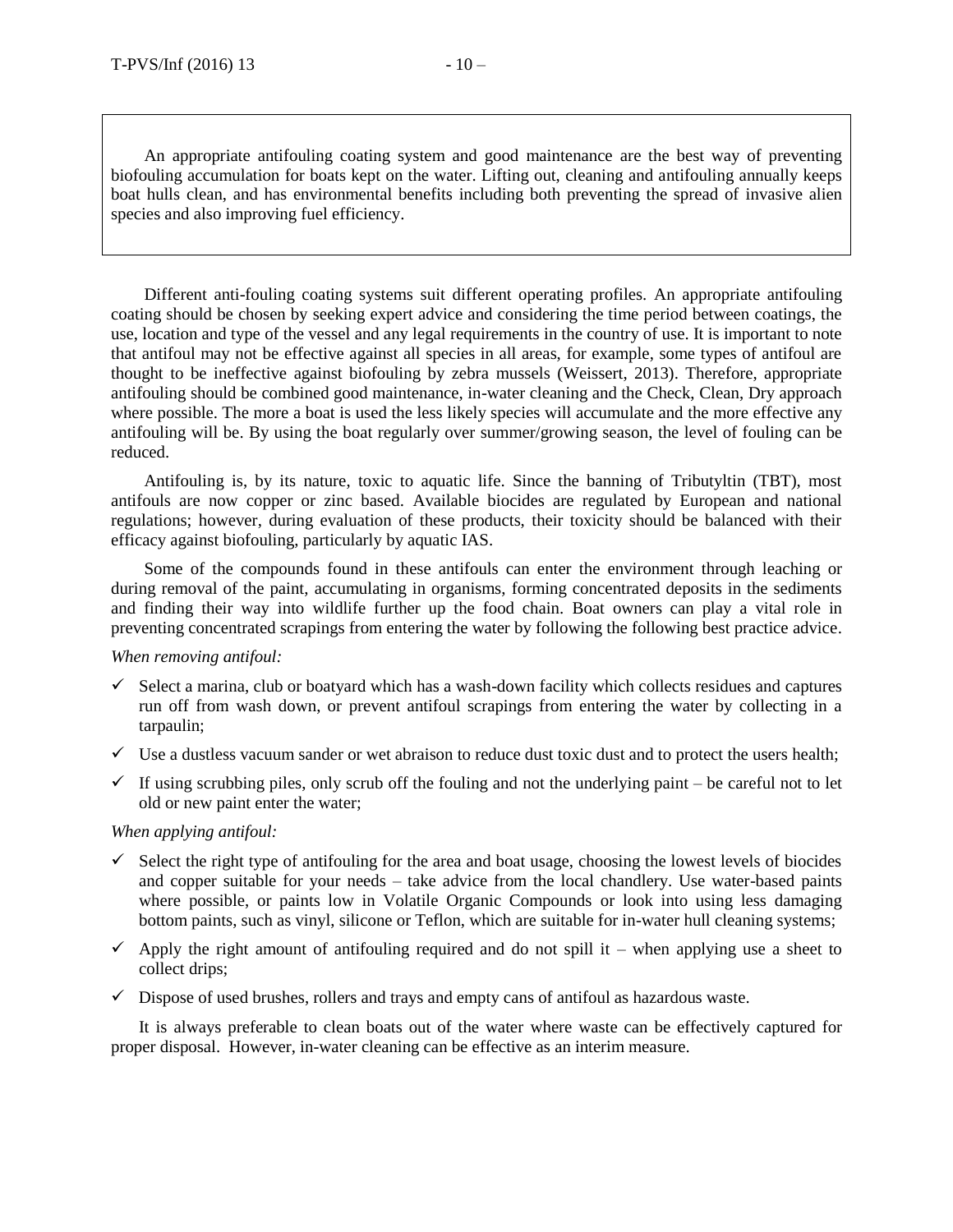In-water cleaning can be suitable for removing light fouling, predominantly if the boat has been in the water for less than a year but has not been frequently used and therefore may have accumulated biofouling.

Particular consideration should be given to in-water cleaning prior to long distance trips, if cleaning out of the water is not possible. This will help prevent invasive alien species from being transferred long distances, for example from one country to another. Remove any potential invasive alien species in situ at a home harbour before transferring them somewhere else.

Before undertaking any in-water cleaning, check with the local authorities for any regulations regarding the in-water cleaning of boat hulls and / or the discharge of chemicals into the water column. In water cleaning systems are available in some marinas, or the process can be carried out by hand:

- $\checkmark$  Use gentle techniques to minimize both the release of toxic substances from any anti-fouling coating and the degradation of the anti-fouling coating system;
- $\checkmark$  Take care not to deplete the anti-fouling coating system which would then rapidly re-foul: in-water should not be used in order to delay haul-out beyond the specified service life of a coating. Many inland water recreational boats (narrow boats, motor cruisers and barges) do not have any anti-fouling coating - thus there is a reduced risk of toxicity for aquatic life from cleaning the hull in these cases;
- $\checkmark$  From a tender, a sponge can be used to clean as much material off as possible. Alternatively, use a long handled brush from the pontoon or the boat to clean off the material;
- $\checkmark$  Collect the material into a bucket or bag for disposal on land where practical.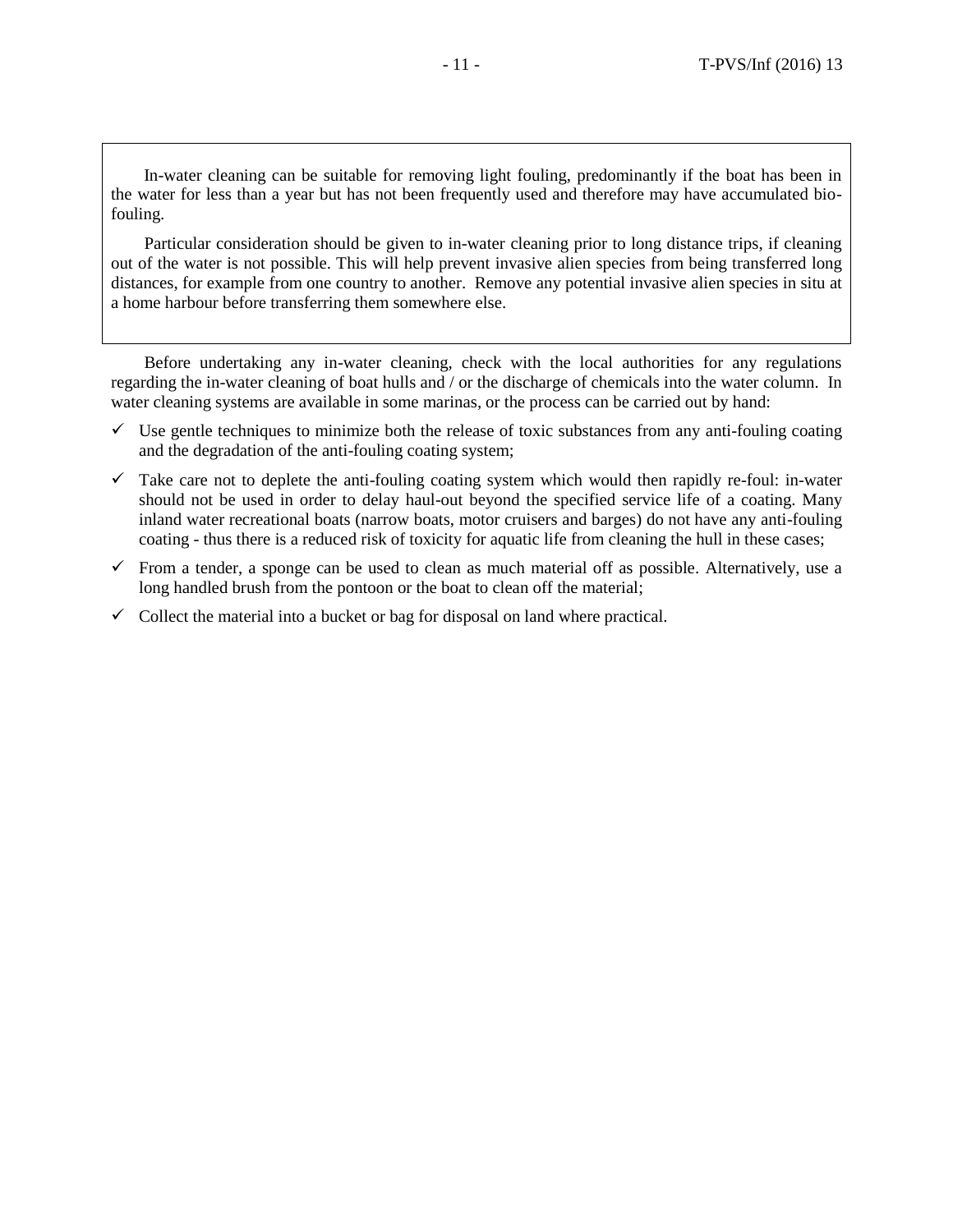# **REFERENCES**

- Anderson, L; Dunn, A; Rosewarne, P; Stebbing, P. 2015. Invaders in hot water: a simple decontamination method to prevent the accidental spread of aquatic invasive non-native species. Biological Invasions, Volume 17, Issue 8, pp 2287-2297.
- GBNNSS (2015). Great Britain Non-Native Species Secretariat. Available from: [www.nonnativespecies.org](http://www.nonnativespecies.org/) [Accessed various 2015]
- ICOMIA (2010) ICOMIA Statistics Book 2010. International Council of Maritime Industry Associations.
- IMO (2011). 2011 Guidelines tor the Control and Management of Ships' Biofouling to Minimize the Transfer of Invasive Aquatic Species. International Maritime Organisation. [http://www.imo.org/en/OurWork/Environment/Biofouling/Documents/RESOLUTION%20MEPC.20](http://www.imo.org/en/OurWork/Environment/Biofouling/Documents/RESOLUTION%20MEPC.207%5b62%5d.pdf) [7\[62\].pdf](http://www.imo.org/en/OurWork/Environment/Biofouling/Documents/RESOLUTION%20MEPC.207%5b62%5d.pdf)
- IMO (2012). Development of International Measures for Minimizing the Transfer of Invasive Aquatic Species through Biofouling of Ships: Guidance for Minimizing the Transfer of Invasive Aquatic Species as Biofouling (Hull Fouling) for Recreational Craft. International Maritime Organisation. <http://www.imo.org/en/OurWork/Environment/Biofouling/Documents/MEPC.1-Circ.792.pdf>
- Kettunen, M., Genovesi, P., Gollasch, S., Pagad, S., Starfinger, U. ten Brink, P. & Shine, C. 2008. Technical support to EU strategy on invasive species (IAS) - Assessment of the impacts of IAS in Europe and the EU (final module report for the European Commission). Institute for European Environmental Policy (IEEP), Brussels, Belgium.
- Owen, M. 2013. European Code of Conduct on Recreational Fishing And Invasive Alien Species. Council of Europe. [https://wcd.coe.int/com.instranet.InstraServlet?command=com.instranet.CmdBlobGet&InstranetImag](https://wcd.coe.int/com.instranet.InstraServlet?command=com.instranet.CmdBlobGet&InstranetImage=2303578&SecMode=1&DocId=2020960&Usage=2) [e=2303578&SecMode=1&DocId=2020960&Usage=2](https://wcd.coe.int/com.instranet.InstraServlet?command=com.instranet.CmdBlobGet&InstranetImage=2303578&SecMode=1&DocId=2020960&Usage=2)
- Regulation No 1143/2014. Regulation of the European Parliament and of the Council of 22 October 2014 on the prevention and management of the introduction and spread of invasive alien species on invasive alien species.

<http://eur-lex.europa.eu/legal-content/EN/TXT/?qid=1417443504720&uri=CELEX:32014R1143>

- RYA (2015). Royal Yachting Association: Non-native Invasive Species. [www.rya.org.uk/go/alienspecies](http://www.rya.org.uk/go/alienspecies) [Accessed various 2015].
- TGB (2015). The Green Blue: Antifoul and Invasive Species. <http://thegreenblue.org.uk/Boat-Users/Antifoul-and-Invasive-Species> [Accessed various 2015].
- Weissert, N., Jokela, J., Kopp, K., de Lukas, V. 2013. Recreational Boating as an Overland Distribution Vector for the Invasive Freshwater Mussel *Dreissena Polymorpha* in Switzerland. Swiss Federal Institute of Technology Zurich. [http://www.eawag.ch/fileadmin/Domain1/News/Newsletter/2014/pdf/23\\_weissert.pdf](http://www.eawag.ch/fileadmin/Domain1/News/Newsletter/2014/pdf/23_weissert.pdf)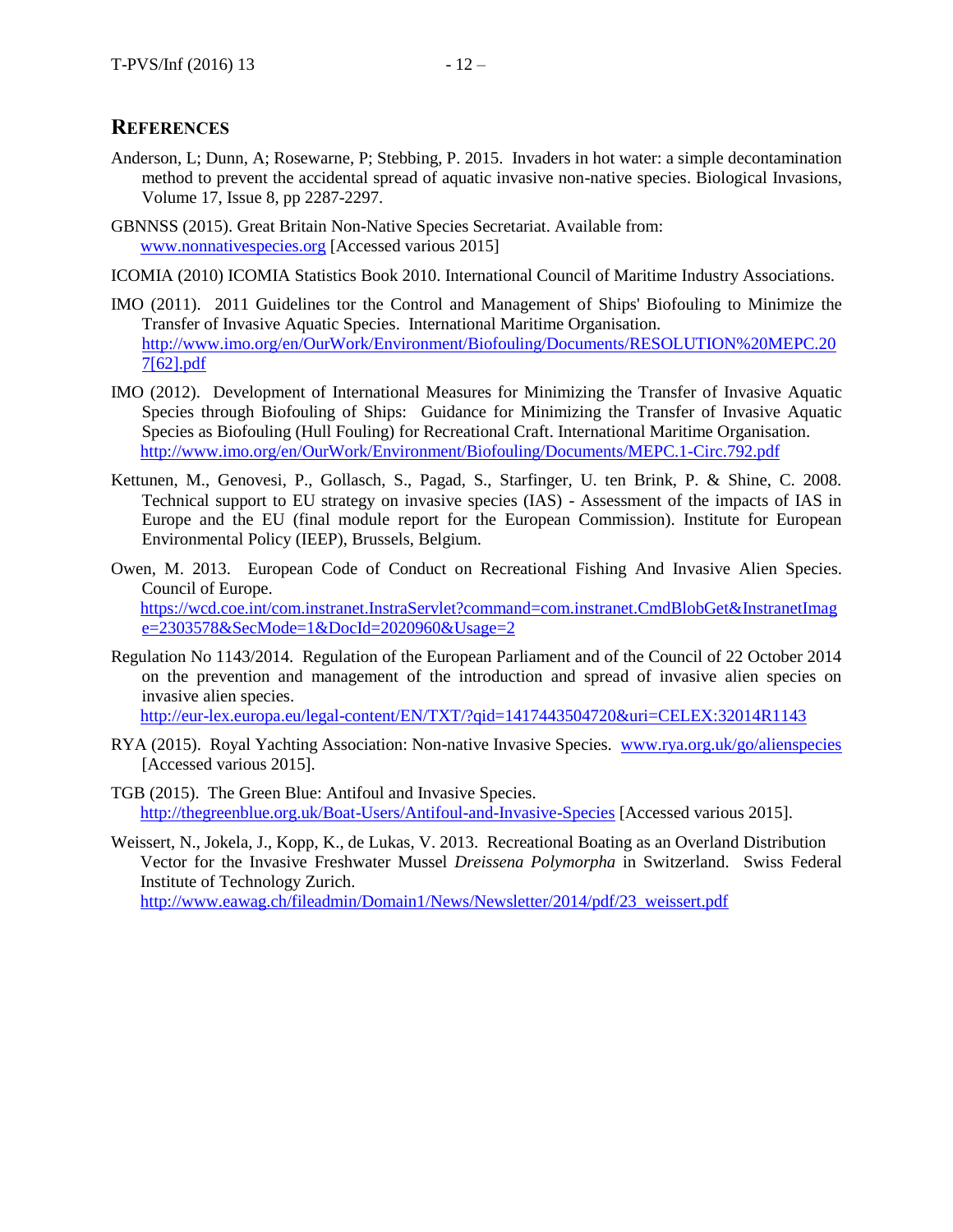# <span id="page-12-0"></span>**ANNEX 1**

## **INTERNATIONAL MARITIME ORGANISATION**

# **DEVELOPMENT OF INTERNATIONAL MEASURES FOR MINIMIZING THE TRANSFER OF INVASIVE AQUATIC SPECIES THROUGH BIOFOULING OF SHIPS**

Guidance for minimizing the transfer of invasive aquatic species as biofouling (hull fouling) for recreational craft

#### **WHAT IS BIOFOULING?**

Biofouling is the accumulation of aquatic organisms such as micro-organisms, plants and animals, on surfaces and structures immersed in or exposed to the aquatic environment. Biofouling may also be known as hull fouling.

#### **WHY IS THE TRANSFER OF BIOFOULING A PROBLEM?**

Aquatic organisms may be transferred to new locations as biofouling and can be harmful and invasive in locations where they do not naturally occur. The transfer of invasive aquatic organisms can threaten freshwater, brackish and marine environments, human, animal and plant life, and economic and cultural activities. Even if there is no visible biofouling it is important that you undertake the measures outlined in this guidance. Once invasive aquatic species are established in a new habitat, they are often impossible to eradicate.

#### **WHAT INFLUENCES THE AMOUNT OF BIOFOULING ON A CRAFT?**

All craft have some biofouling, even those recently cleaned or anti-fouled. Biofouling is influenced by factors such as:

- the type, age and condition of anti-fouling systems and hauling/slipping and hull cleaning practices;
- operating profile, including operating speeds, time underway compared with time moored or anchored, water temperature, and where the craft is normally kept (e.g. on land, in a marina or at an estuarine mooring);
- places visited; and
- design and construction, particularly for areas that are more susceptible to biofouling (e.g. rudders, propellers and propeller shafts).

By actively minimizing the biofouling on your craft, you greatly reduce the risk of transferring invasive aquatic species and can also improve your craft's speed and energy efficiency.

#### **WHO SHOULD USE THIS GUIDANCE MATERIAL?**

This guidance is for use by all owners and operators of recreational craft less than 24 metres in length as all craft can potentially transfer invasive aquatic species.

## **HOW CAN BIOFOULING BE MINIMIZED?**

If your recreational craft is normally kept in the water (regardless of whether it is trailerable or not) an appropriate anti-fouling coating system and good maintenance are the best way of preventing biofouling accumulation. If you regularly operate your recreational craft in both marine and fresh waters, this may help to reduce the accumulation of biofouling (as many marine fouling species do not easily survive in fresh to slightly brackish water and vice versa) however a good maintenance regime is still essential.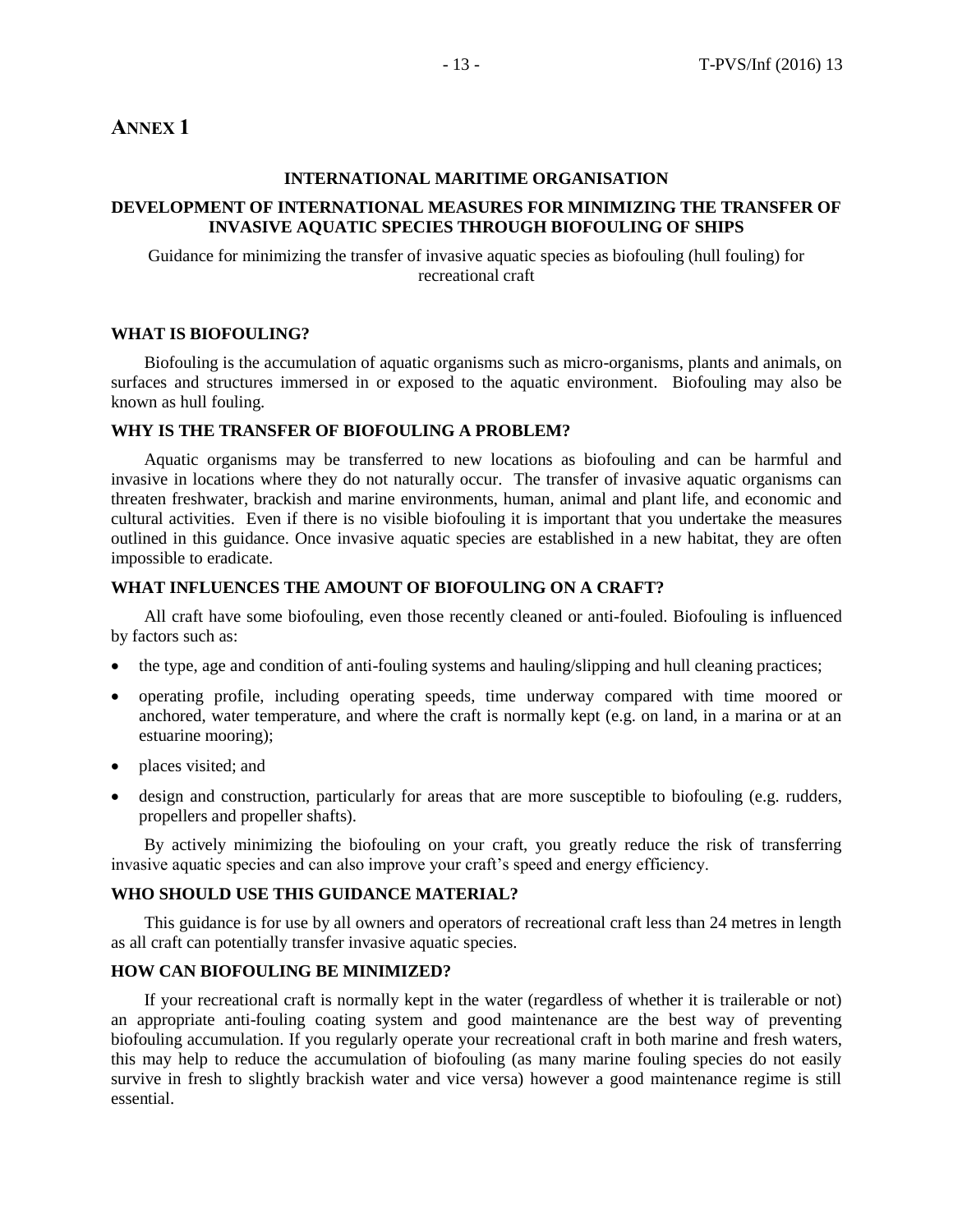# **IS ONE ANTI-FOULING COATING SYSTEM ACCEPTABLE FOR ALL CRAFT?**

Different anti-fouling coating systems suit different operating profiles. To choose an antifouling coating you should seek expert advice and consider:

- planned periods between hauling/drying out or maintenance—to make sure the coating is effective for that time period;
- craft speed and patterns of use—biofouling can rapidly accumulate when craft are stationary or inactive in port or coastal waters;
- construction material (steel, wood, aluminium etc) —coatings are specific for different hull materials;
- any legal requirements including the Anti-Fouling Systems Convention, in which a principal clause is a complete ban on the use of anti-fouling paints containing  $TBT -$  highly poisonous tri-butyl tin<sup>2</sup>; and
- the location of the coating on the craft—different coating types may be required for different parts of a vessel, such as around the propeller shaft or rudders, due to water flow conditions.

#### **HOW CAN BIOFOULING BE MINIMIZED IN NICHE AREAS?**

Niche areas are areas particularly susceptible to biofouling growth due to different water flow conditions, the exposure of the anti-fouling coating system to wear or damage, or the fact that these areas may be inadequately coated. For example, a rudder and any hull projections or indentations may generate turbulent flow with a high wear factor. Niche areas may include:

- propellers, thrusters and/or propulsion units;
- outlets, inlets and grates;
- rudder stocks and hinges;
- cathodic protection anodes;
- rope guards, stern tube seals and propeller shafts;
- anchors, chains and chain lockers;
- echo sounders and probes;

 $\overline{a}$ 

- apertures or free flooding spaces;
- areas prone to anti-fouling coating damage or grounding.

Biofouling in the niche areas of your craft can be minimized by ensuring an appropriate antifouling coating system is applied, including on entrances to inlet and discharge pipes, rudder fixtures, bow and stern thrusters, propellers and shafts (unless polished), rope cutters etc. When hauling out and applying an anti-fouling coating, you need to make sure that you change the positions of block or slings to ensure these areas are also coated.

Some niche areas are not protected by an anti-fouling coating system, e.g. cathodic protection (CP) anodes. You can minimize biofouling associated with these anodes if they are flush fitted, or a rubber backing pad is inserted between the anode and the hull, or the gap is caulked. Otherwise, you need to ensure that the hull under the anode and its strap has an anti-fouling coating system suitable for low water flow. If your anodes are attached by recessed bolts, then the recesses should be caulked.

 $2^2$  TBT has been proven to pose a substantial risk of toxicity and other chronic impacts to marine organisms and can also harm human health as a result of the consumption of affected seafood).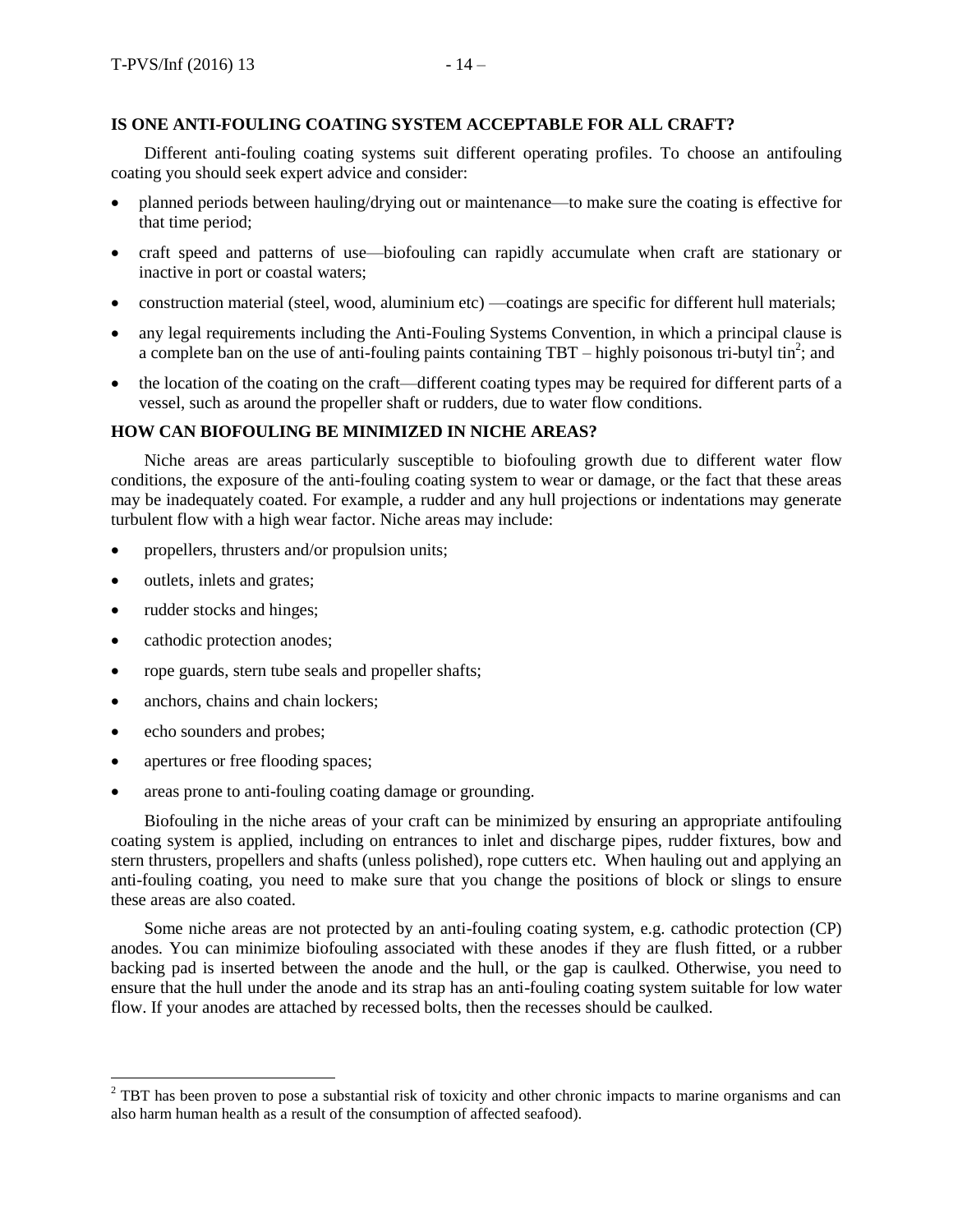If your craft has a marine growth prevention system (MGPS) using electronics or injections of chemicals to minimize biofouling in internal seawater systems, it is important that you regularly check that the MGPS is operating correctly.

## **WHAT ABOUT CLEANING?**

It is important that you regularly assess the need for cleaning and the condition of the antifouling coating system with regular in-water inspections, where it is safe to do so. Special in-water inspections of your craft are appropriate:

- at the beginning and end of a planned period of inactivity;
- before and after a significant change to the craft's operating profile; or
- following damage to or failure of the anti-fouling system.

It is always preferable to clean out of the water where the waste can be effectively captured for proper disposal. When cleaning your craft it is important that you take the following precautions:

- ideally, haul your boat out of the water to clean it at least once a year;
- always follow the manufacturer's instructions for preparing, applying and cleaning or maintaining your anti-fouling coating system;
- use cleaning methods and facilities that capture biological, chemical and physical debris; and
- co-ordinate cleaning or maintenance of the anti-fouling coating system, hull and niche areas with voyage planning to ensure a craft starts significant journeys as clean as practical.

Checking, cleaning and drying gear and equipment such as anchors, chains, nets, bait wells, and sports equipment after each trip is also an effective way to avoid accidentally transporting invasive aquatic species between water bodies.

## **WHAT ABOUT CLEANING THE HULL IN-WATER?**

In-water cleaning is suitable for removing light fouling (e.g. the slime layer) with gentle techniques that minimize both the release of toxic substances from the anti-fouling coating and the degradation of the anti-fouling coating system.

Before you undertake any in-water cleaning, check with the local authorities for any regulations regarding the in-water cleaning of boat hulls and / or the discharge of chemicals into the water column. If possible, use appropriate technology that captures biological, chemical and physical debris and dispose of it in an appropriate onshore facility. Where craft can be readily hauled out, it is always preferable to clean the hull and niche areas out of water, and to collect and dispose of the removed materials in accordance with local requirements.

When cleaning an area coated with a biocidal anti-fouling coating system use cleaning techniques that minimize the release of biocide into the environment. In-water scrubbing of large and distinct biofouling (e.g. barnacles, tubeworms or fronds of algae) generates debris that may create a pulse of biocide which could harm the local environment and could affect future applications by the port authority for the disposal of dredge spoil. It may also prematurely deplete the anti-fouling coating system which would then rapidly re-foul. It is therefore not recommended that you scrub your craft in-water in order to delay haul-out beyond the specified service life of a coating.

Craft with biocide-free anti-fouling coating systems are likely to require regular in-water cleaning. It is important to use cleaning techniques that do not damage the coating and impair its function.

#### **IS RECORDING BIOFOULING ACTIVITIES IMPORTANT?**

It is useful for you to record details of the anti-fouling system used on your craft, any inspections made and notes of its effectiveness, all in one place. You can collect this information in the craft's log or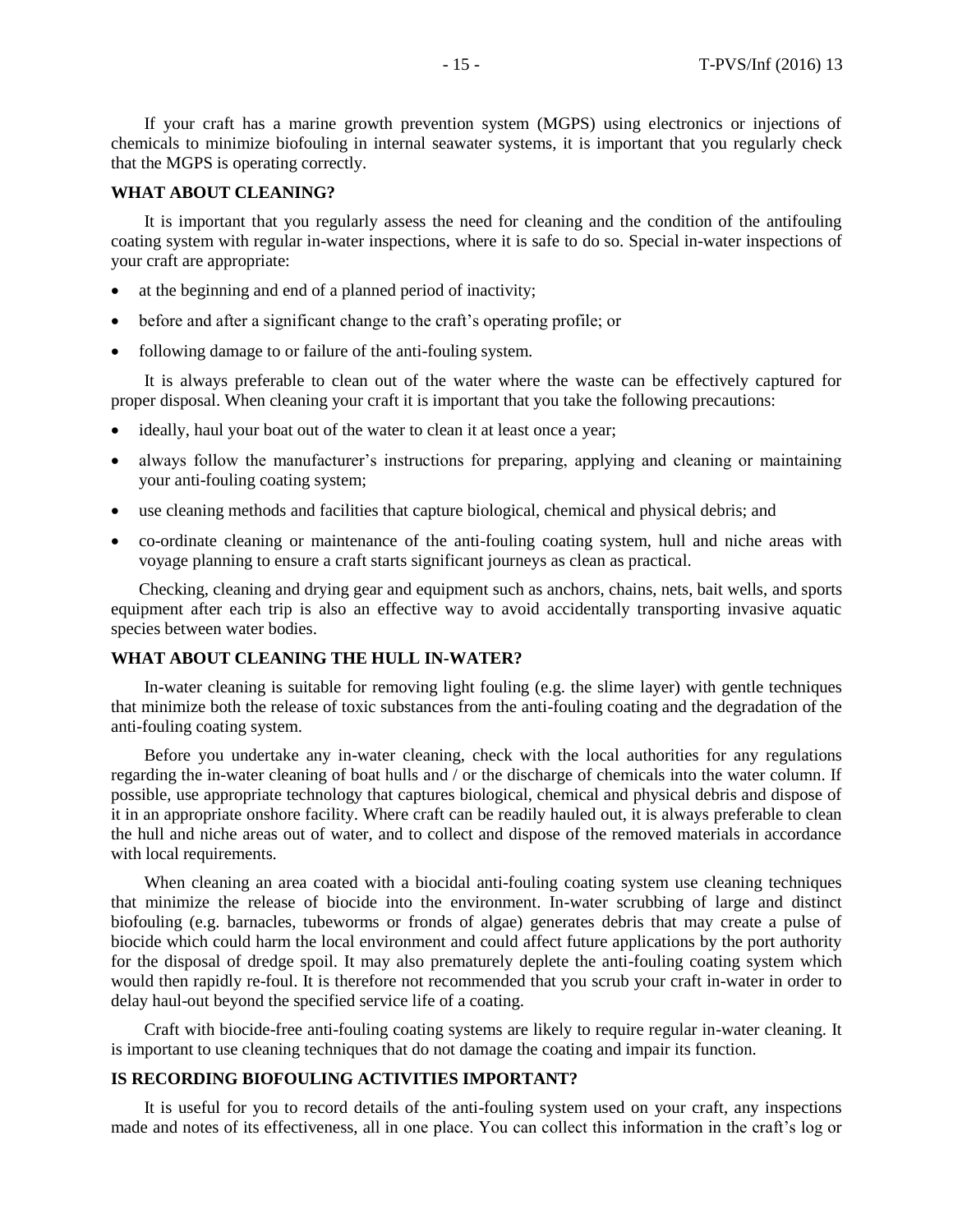in a separate note book. The anti-fouling manufacturer's product data sheets may form a useful part of this record. It is also useful to include a diagram of the hull of the craft with the location of niche areas and a summary of plans for minimizing biofouling for each area (e.g. planned time interval between anti-fouling system renewals and how the different niche areas will and/or have been treated). Example diagrams are shown at the end of this guidance. Some port or harbour authorities may ask to see your records as a basis on which to decide whether a visiting craft must be cleaned or treated.

# **WHAT ABOUT TRAILERED CRAFT KEPT OUT OF THE WATER?**

Even if your trailered craft is normally kept out of the water, it still has the potential to transfer invasive aquatic species from one area to another via the craft, its trailer or associated gear and equipment. The following measures should be taken after removing the craft from the water and before transporting your craft to another water body or storing it on land to reduce this risk.

- remove attached biofouling (e.g. seaweeds, barnacles, mussels) from the craft, gear, equipment and trailer;
- drain hull compartments, pipework and outboard engines;
- rinse the boat inside and out with fresh water and if possible dry before moving;
- dispose of biofouling and waste water ashore where it cannot get back into the water or stormwater drains; and
- inspect, clean and dry gear and equipment after each trip.

## **HOW IS THE IMO INVOLVED?**

The International Maritime Organisation is the international organization responsible for the safety and security of shipping and prevention of marine pollution by ships, including recreational craft. Due to global concerns about the effects of invasive aquatic species on the environment, the IMO has developed uniform voluntary guidelines for all craft to minimize the risk of transferring invasive aquatic species as biofouling. This guidance is consistent with the IMO guidelines.